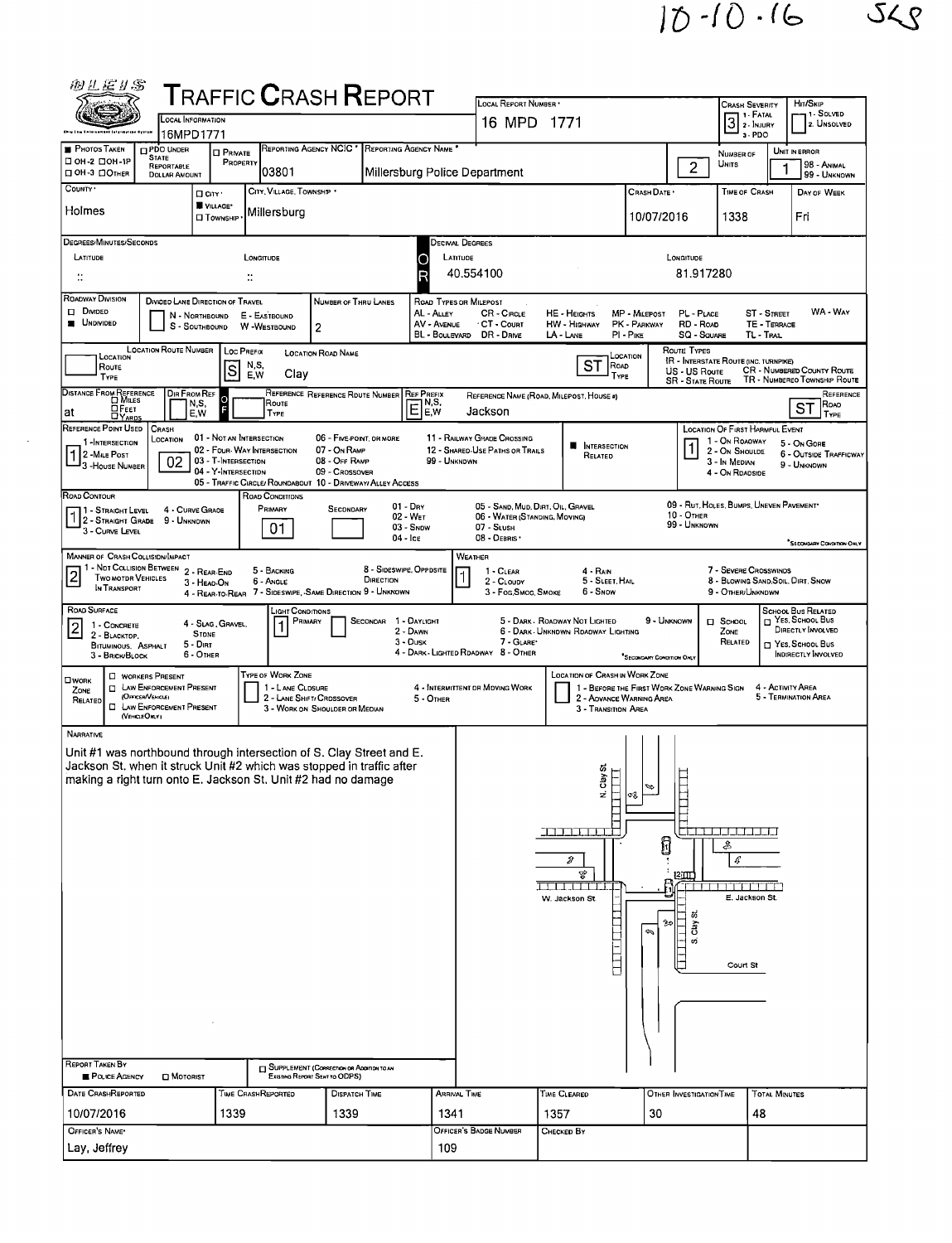|                                                                                                                                                                                                                                                         |                                       | ${\sf J}_{\sf NIT}$                                                   |                            |                                                                                |                                                                                 |                                                                                                                                                 |                   |                                                                                       |                                          |                                                   |                                                                                                                        |                                                               |                        |                                                                                                                  |                      |             |
|---------------------------------------------------------------------------------------------------------------------------------------------------------------------------------------------------------------------------------------------------------|---------------------------------------|-----------------------------------------------------------------------|----------------------------|--------------------------------------------------------------------------------|---------------------------------------------------------------------------------|-------------------------------------------------------------------------------------------------------------------------------------------------|-------------------|---------------------------------------------------------------------------------------|------------------------------------------|---------------------------------------------------|------------------------------------------------------------------------------------------------------------------------|---------------------------------------------------------------|------------------------|------------------------------------------------------------------------------------------------------------------|----------------------|-------------|
|                                                                                                                                                                                                                                                         |                                       |                                                                       |                            |                                                                                |                                                                                 |                                                                                                                                                 |                   |                                                                                       |                                          |                                                   | <b>LOCAL REPORT NUMBER</b><br>16 MPD                                                                                   | - 1771                                                        |                        |                                                                                                                  |                      |             |
|                                                                                                                                                                                                                                                         |                                       |                                                                       |                            |                                                                                |                                                                                 |                                                                                                                                                 |                   |                                                                                       |                                          |                                                   |                                                                                                                        |                                                               |                        | <b>DAMAGE AREA</b>                                                                                               |                      |             |
| OWNER PHONE NUMBER<br>OWNER NAME: LAST, FIRST, MIDDLE ( C SAME AS DRIVER )<br>UNIT NUMBER                                                                                                                                                               |                                       |                                                                       |                            |                                                                                |                                                                                 |                                                                                                                                                 |                   |                                                                                       |                                          | DAMAGE SCALE                                      |                                                                                                                        |                                                               | FRONT                  |                                                                                                                  |                      |             |
| Spillman, Paul,<br>330-275-8464<br>OWNER ADDRESS: CITY, STATE, ZIP<br><b>OSAME AS DRIVER</b> )                                                                                                                                                          |                                       |                                                                       |                            |                                                                                |                                                                                 |                                                                                                                                                 |                   |                                                                                       | 2                                        |                                                   |                                                                                                                        | □                                                             |                        |                                                                                                                  |                      |             |
| 1 - NONE<br>155 E Jones St. Millersburg, OH 44654                                                                                                                                                                                                       |                                       |                                                                       |                            |                                                                                |                                                                                 |                                                                                                                                                 |                   |                                                                                       |                                          | 0                                                 |                                                                                                                        |                                                               |                        |                                                                                                                  |                      |             |
| LP STATE LICENSE PLATE NUMBER<br><b>VEHICLE IDENTIFICATION NUMBER</b>                                                                                                                                                                                   |                                       |                                                                       |                            |                                                                                |                                                                                 |                                                                                                                                                 |                   | # Occupants                                                                           | 2 MINOR                                  |                                                   |                                                                                                                        |                                                               |                        |                                                                                                                  |                      |             |
| OН                                                                                                                                                                                                                                                      | 197WWG                                |                                                                       |                            |                                                                                |                                                                                 | KL1TD62645B315554                                                                                                                               |                   |                                                                                       |                                          |                                                   |                                                                                                                        | 3 - FUNCTIONAL                                                |                        | □                                                                                                                | □                    |             |
| <b>VEHICLE YEAR</b><br>2005                                                                                                                                                                                                                             | <b>VEHICLE MAKE</b>                   |                                                                       |                            |                                                                                |                                                                                 | <b>VEHICLE MODEL</b><br>Aveo                                                                                                                    |                   |                                                                                       |                                          | VEHICLE COLOR                                     |                                                                                                                        | 4 - DISABLING                                                 |                        |                                                                                                                  |                      |             |
| Proof of<br>$\blacksquare$                                                                                                                                                                                                                              | Chevrolet<br><b>INSURANCE COMPANY</b> |                                                                       |                            |                                                                                |                                                                                 | POLICY NUMBER<br>Toweo By                                                                                                                       |                   |                                                                                       | GRN                                      |                                                   |                                                                                                                        | 9 - UNKNOWN                                                   |                        | σ                                                                                                                | □                    |             |
| SHOWN                                                                                                                                                                                                                                                   | <b>INSURANCE</b><br>21st Century      |                                                                       |                            |                                                                                | 21803113                                                                        |                                                                                                                                                 |                   |                                                                                       |                                          |                                                   |                                                                                                                        |                                                               |                        | ਸਵਨ                                                                                                              |                      |             |
| CARRIER NAME, ADDRESS, CITY, STATE, ZIP                                                                                                                                                                                                                 |                                       |                                                                       |                            |                                                                                |                                                                                 |                                                                                                                                                 |                   |                                                                                       |                                          |                                                   |                                                                                                                        |                                                               |                        |                                                                                                                  | <b>CARRIER PHONE</b> |             |
| US DOT                                                                                                                                                                                                                                                  |                                       | VEHICLE WEIGHT GVWR/GCWR                                              |                            |                                                                                |                                                                                 | CARGO BODY TYPE                                                                                                                                 |                   |                                                                                       |                                          |                                                   | Trafficway Description                                                                                                 |                                                               |                        |                                                                                                                  |                      |             |
| HM PLACARD ID NO.                                                                                                                                                                                                                                       |                                       |                                                                       | 2 - 10,001 to 26,000k Las  | 1 - LESS THAN OR EQUAL TO 10K LBS                                              | 01                                                                              | 01 - No CARGO BODY TYPE/NOT APPLICABL 09 - POLE<br>02 - Bus/Van (9-15 Seats, Inc Driver)<br>03 - Bus (16+ SEATS, INC DRIVER)                    |                   | 10 - CARGO TANK<br>11 - FLAT BEO                                                      |                                          |                                                   | 1 - Two Way, Not Divided                                                                                               |                                                               |                        | 2 - Two-Way, Not Divided, Continuous Left Turn Lane                                                              |                      |             |
|                                                                                                                                                                                                                                                         |                                       |                                                                       | 3 - More Than 26,000k Las. |                                                                                |                                                                                 | 04 - VEHICLE TOWING ANOTHER VEHICLE<br>05 - Logging                                                                                             |                   | 12 - Dump<br>13 - CONCRETE MIXER                                                      |                                          |                                                   |                                                                                                                        |                                                               |                        | 3 - Two-Way, Divided, UNPROTECTEO(PAINTED OR GRASS >4FT.) MEDIA<br>4 - Two-Way, Divided, Positive Median Barrier |                      |             |
|                                                                                                                                                                                                                                                         | <b>HM CLASS</b>                       | <b>D</b> RELATED                                                      | HAZARDOUS MATERIAL         |                                                                                |                                                                                 | 06 - INTERMODAL CONTAINER CHASIS<br>07 - CARGO VAN/ENCLOSED BOX                                                                                 |                   | 15 - GARBAGE /REFUSE                                                                  | 14 - AUTO TRANSPORTER<br>HIT / SKIP UNIT |                                                   |                                                                                                                        | 5 - ONE-WAY TRAFFICWAY                                        |                        |                                                                                                                  |                      |             |
|                                                                                                                                                                                                                                                         | <b>NUMBER</b>                         |                                                                       |                            |                                                                                |                                                                                 | 08 - GRAIN, CHIPS, GRAVEL                                                                                                                       |                   | 99 - OTHER/UNKNOWN                                                                    |                                          |                                                   |                                                                                                                        |                                                               |                        |                                                                                                                  |                      |             |
| NON-MOTORIST LOCATION PRIOR TO IMPACT                                                                                                                                                                                                                   |                                       | 01 - INTERSECTION - MARKEO CROSSWAL                                   |                            | TYPE OF USE                                                                    |                                                                                 | UNIT TYPE<br>PASSENGER VEHICLES (LESS THAN 9 PASSENGERS MEDIMEAVY TRUCKS OR COMBO UNITS > 10KLBS BUS/VAWLIMO (9 OR MORE INCLUDING DRIVER)<br>02 |                   |                                                                                       |                                          |                                                   |                                                                                                                        |                                                               |                        |                                                                                                                  |                      |             |
|                                                                                                                                                                                                                                                         | 03 - INTERSECTION OTHER               | 02 - INTERSECTION - NO CROSSWALK                                      |                            | 1 - PERSONAL                                                                   |                                                                                 | 01 - Sub-COMPACT<br>02 - COMPACT                                                                                                                |                   |                                                                                       |                                          |                                                   | 13 - SINGLE UNIT TRUCK OR VAN ZAXLE, 6 TIRES 21 - BUS/VAN (9-15 SEATS, INC DRIVER)<br>14 - SINGLE UNIT TRUCK: 3+ AXLES |                                                               |                        | 22 - BUS (16+ SEATS, INC DRIVER)                                                                                 |                      |             |
|                                                                                                                                                                                                                                                         | 06 - BICYCLE LANE                     | 04 - MIDBLOCK - MARKED CROSSWALK<br>05 - TRAVEL LANE - OTHER LOCATION |                            | 2 - COMMERCIAL                                                                 |                                                                                 | 99 - UNKNOWN 03 - MID SIZE<br>OR HIT/SKIP<br>04 - FULL SIZE                                                                                     |                   |                                                                                       |                                          |                                                   | 15 - SINGLE UNIT TRUCK / TRAILER<br>16 - TRUCK/TRACTOR (BOBTAR)                                                        |                                                               | Non-Motorist           | 23 - ANIMAL WITH RIDER                                                                                           |                      |             |
|                                                                                                                                                                                                                                                         | 07 - SHOULDER/ROADSIDE                |                                                                       |                            | 3 - GOVERNMENT                                                                 |                                                                                 | 05 MINIVAN<br>06 - Sport Utility Vehicle                                                                                                        |                   |                                                                                       | 18 - TRACTOR/DOUBLE                      |                                                   | 17 - TRACTOR/SEMI-TRAKER                                                                                               |                                                               |                        | 24 - ANIMAL WITH BUGGY, WAGON, SURREY<br>25 - BICYCLE/PEDACYCLIST                                                |                      |             |
| 08 - SIDEWALK<br>09 - MEDIAN/CROSSING ISLAND<br>D IN EMERGENCY                                                                                                                                                                                          |                                       |                                                                       |                            |                                                                                | 07 - Pickup<br>19 - Tractor/Triples<br>08 - VAN<br>20 - OTHER MED/HEAVY VEHICLE |                                                                                                                                                 |                   |                                                                                       |                                          | 26 - PEDESTRIAN/SKATER<br>27 - OTHER NON-MOTORIST |                                                                                                                        |                                                               |                        |                                                                                                                  |                      |             |
| 10 - DRIVE WAY ACCESS<br>09 - MOTORCYCLE<br>RESPONSE<br>11 - SHARED-USE PATH OR TRAIL<br>10 - MOTORIZED BICYCLE<br>12 - NON-TRAFFICWAY AREA                                                                                                             |                                       |                                                                       |                            |                                                                                |                                                                                 |                                                                                                                                                 |                   |                                                                                       |                                          |                                                   |                                                                                                                        |                                                               |                        |                                                                                                                  |                      |             |
| HAS HM PLACARD<br>11 - SNDWMDBLE/ATV<br>99 - OTHER/UNKNOWN<br>12 - OTHER PASSENGER VEHICLE                                                                                                                                                              |                                       |                                                                       |                            |                                                                                |                                                                                 |                                                                                                                                                 |                   |                                                                                       |                                          |                                                   |                                                                                                                        |                                                               |                        |                                                                                                                  |                      |             |
| <b>SPECIAL FUNCTION 01 - NONE</b>                                                                                                                                                                                                                       | 02 - TAXI                             |                                                                       |                            | 09 - AMBULANCE<br>$10 -$ FIRE                                                  |                                                                                 | 17 - FARM VEHICLE<br>18 - FARM EQUIPMENT                                                                                                        |                   | Most Damageo Area<br>$01 - None$                                                      |                                          |                                                   | 08 - LEFT SIDE                                                                                                         |                                                               | 99 - UNKNOWN           | ACTION                                                                                                           | 1 - Non-Contact      |             |
| 03<br>03 - RENTAL TRUCK (OVER 10K LBS)<br>01<br>19 - Мотовноме<br>11 - HIGHWAY/MAINTENANCE<br>09 - LEFT FRONT<br>02 - CENTER FRONT<br>04 - Bus - SCHOOL (PUBLIC DR PRIVATE) 12 - MILITARY<br>20 - GOLF CART<br>03 - RIGHT FRONT<br>10 - Top and Windows |                                       |                                                                       |                            |                                                                                |                                                                                 |                                                                                                                                                 |                   |                                                                                       | 3 2 - NON-COLLISION                      |                                                   |                                                                                                                        |                                                               |                        |                                                                                                                  |                      |             |
| 21 - Train<br>05 - Bus - Transit<br>IMPACT ARE 04 - RIGHT SIDE<br>13 - Pouce<br>11 - UNOERCARRIAGE<br>22 - OTHER (EXPLAIN IN NARRATIVE)<br>06 - Bus - Charter<br>05 - RIGHT REAR<br>14 - Puanc UTILITY<br>12 - LOAD/TRAILER<br>03<br>07 - Bus - SHUTTLE |                                       |                                                                       |                            |                                                                                |                                                                                 |                                                                                                                                                 |                   |                                                                                       |                                          |                                                   | 4 - STRUCK<br>5 - STRIKING/STRUCK                                                                                      |                                                               |                        |                                                                                                                  |                      |             |
| 06 - REAR CENTER<br>13 - TOTAL (ALL AREAS)<br>15 - OTHER GOVERNMENT<br>9 - UNKNOWN<br>08 - Bus. OTHER<br>07 - LEFT REAR<br>16 - CONSTRUCTION EQIP.<br>14 - OTHER                                                                                        |                                       |                                                                       |                            |                                                                                |                                                                                 |                                                                                                                                                 |                   |                                                                                       |                                          |                                                   |                                                                                                                        |                                                               |                        |                                                                                                                  |                      |             |
| PRE- CRASH ACTIONS                                                                                                                                                                                                                                      |                                       | <b>MOTORIST</b>                                                       |                            |                                                                                |                                                                                 |                                                                                                                                                 |                   | Non-Motorist                                                                          |                                          |                                                   |                                                                                                                        |                                                               |                        |                                                                                                                  |                      |             |
| 01                                                                                                                                                                                                                                                      |                                       | 01 - STRAIGHT AHEAD<br>02 - BACKING                                   |                            | 07 - MAKING U-TURN<br>08 - ENTERING TRAFFIC LANE                               |                                                                                 | 13 - NEGOTIATING A CURVE<br>14 - OTHER MOTORIST ACTIO                                                                                           |                   |                                                                                       |                                          |                                                   | 15 - ENTERING OR CROSSING SPECIFIED LOCATIO<br>16 - WALKING, RUNNING, JOGGING, PLAYING, CYCLING                        |                                                               |                        | 21 - OTHER NON-MOTORIST ACTION                                                                                   |                      |             |
| 99 - UNKNOWN                                                                                                                                                                                                                                            |                                       | 03 - CHANGING LANES<br>04 - Overtaking/Passing                        |                            | 09 - LEAVING TRAFFIC LANE<br>10 - PARKEO                                       |                                                                                 |                                                                                                                                                 |                   |                                                                                       | 17 - WORKING<br>18 - PUSHING VEHICLE     |                                                   |                                                                                                                        |                                                               |                        |                                                                                                                  |                      |             |
|                                                                                                                                                                                                                                                         |                                       | 05 - MAKING RIGHT TURN<br>06 - MAKING LEFT TURN                       |                            | 11 - SLOWING OR STOPPED IN TRAFFIC<br>12 - DRIVERLESS                          |                                                                                 |                                                                                                                                                 |                   |                                                                                       | 20 - Standing                            |                                                   | 19 - APPROACHING OR LEAVING VEHICLE                                                                                    |                                                               |                        |                                                                                                                  |                      |             |
| <b>CONTRIBUTING CIRCUMSTANCE</b>                                                                                                                                                                                                                        |                                       |                                                                       |                            |                                                                                |                                                                                 |                                                                                                                                                 |                   |                                                                                       |                                          |                                                   |                                                                                                                        |                                                               | <b>VEHICLE DEFECTS</b> |                                                                                                                  |                      |             |
| PRIMARY                                                                                                                                                                                                                                                 | MOTORIST                              | $01 - None$                                                           |                            | 11 - IMPROPER BACKING                                                          |                                                                                 |                                                                                                                                                 |                   | NON-MOTORIST<br>22 - NONE                                                             |                                          |                                                   |                                                                                                                        |                                                               |                        | 01 - TURN SIGNALS<br>02 - HEAD LAMPS                                                                             |                      |             |
| 09                                                                                                                                                                                                                                                      |                                       | 02 - FAILURE TO YIELD<br>03 - RAN RED LIGHT                           |                            |                                                                                |                                                                                 | 12 - IMPROPER START FROM PARKEO POSITION<br>13 - STOPPEO OR PARKEO LLEGALLY                                                                     |                   | 23 - IMPROPER CROSSING<br>24 - DARTING                                                |                                          |                                                   |                                                                                                                        |                                                               |                        | 03 - TAIL LAMPS<br>04 - BRAKES                                                                                   |                      |             |
| <b>SECONDARY</b>                                                                                                                                                                                                                                        |                                       | 04 - RAN STOP SIGN<br>05 - Exceeped Speed Limit<br>06 - UNSAFE SPEED  |                            |                                                                                |                                                                                 | 14 - OPERATING VEHICLE IN NEGLIGENT MANNER<br>15 - Swering to Avoid (Due to External Conditions)                                                |                   | 25 - LYING AND/OR ILLEGALLY IN ROADWAY<br>26 - FALURE TO YIELD RIGHT OF WAY           |                                          |                                                   |                                                                                                                        |                                                               |                        | 05 - STEERING<br>06 - TIRE BLOWOUT                                                                               |                      |             |
|                                                                                                                                                                                                                                                         |                                       | 07 - IMPROPER TURN<br>08 - LEFT OF CENTER                             |                            | 17 - FALURE TO CONTROL                                                         |                                                                                 | 16 - WRONG SIDE/WRONG WAY                                                                                                                       |                   | 27 - NOT VISIBLE (DARK CLOTHING)<br>28 - INATTENTIVE                                  |                                          |                                                   |                                                                                                                        |                                                               |                        | 07 - WORN OR SLICK TIRES<br>08 - TRAILER EQUIPMENT DEFECTIVE                                                     |                      |             |
| 99 - UNKNOWN                                                                                                                                                                                                                                            |                                       | 09 - FOLLOWED TOO CLOSELY/ACDA<br>10 - IMPROPER LANE CHANGE           |                            | 18 - VISION OBSTRUCTION                                                        |                                                                                 | 19 - OPERATING DEFECTIVE EQUIPMENT<br>20 - LOAD SHIFTING/FALLING/SPRLING                                                                        |                   | 29 - FAILURE TO OBEY TRAFFIC SIGNS<br>/SIGNALS/OFFICER<br>30 - WRONG SIDE OF THE ROAD |                                          |                                                   |                                                                                                                        |                                                               |                        | 09 - MOTOR TROUBLE<br>10 - DISABLED FROM PRIDR ACCIDENT<br>11 - OTHER DEFECTS                                    |                      |             |
|                                                                                                                                                                                                                                                         |                                       | <b>PASSING/OFF ROAD</b>                                               |                            |                                                                                |                                                                                 | 21 - OTHER IMPROPER ACTION                                                                                                                      |                   | 31 - OTHER NON-MOTORIST ACTION                                                        |                                          |                                                   |                                                                                                                        |                                                               |                        |                                                                                                                  |                      |             |
| <b>SEQUENCE OF EVENTS</b>                                                                                                                                                                                                                               | 2                                     | 3                                                                     |                            | 5<br>6                                                                         |                                                                                 | <b>NON-COLLISION EVENTS</b><br>01 - OVERTURN/ROLLOVER                                                                                           |                   | 06 - EQUIPMENT FAILURE                                                                |                                          |                                                   |                                                                                                                        | 10 - Cross Meorn                                              |                        |                                                                                                                  |                      |             |
| 20<br>FIRST                                                                                                                                                                                                                                             |                                       | Most                                                                  |                            |                                                                                |                                                                                 | 02 - FIRE/EXPLOSION<br>03 - IMMERSION                                                                                                           |                   | 07 - SEPARATION OF UNITS                                                              | (BLOWN TIRE, BRAKE FAILURE, ETC)         |                                                   |                                                                                                                        | 11 - Cross CENTER LINE<br><b>OPPOSITE DIRECTION OF TRAVEL</b> |                        |                                                                                                                  |                      |             |
| <b>HARMFUL</b><br>EVENT                                                                                                                                                                                                                                 | <b>HARMFUL</b>                        | EVENT                                                                 |                            | 99 - UNKNOWN                                                                   |                                                                                 | 04 - JACKKNIFE<br>05 - CARGO/EQUIPMENT LOSS OR SHIFT 09 - RAN OFF ROAD LEFT                                                                     |                   | 08 - RAN OFF ROAD RIGHT                                                               |                                          |                                                   |                                                                                                                        | 12 - DOWNHILL RUNAWAY<br>13 - OTHER NON-COLLISION             |                        |                                                                                                                  |                      |             |
|                                                                                                                                                                                                                                                         |                                       | COLLISION WITH PERSON, VEHICLE OR OBJECT NOT FIXED                    |                            |                                                                                |                                                                                 | COLLISION WITH FIXED, OBJECT                                                                                                                    |                   |                                                                                       |                                          |                                                   |                                                                                                                        |                                                               |                        |                                                                                                                  |                      |             |
| 14 - PEOESTRIAN                                                                                                                                                                                                                                         |                                       |                                                                       |                            | 21 - PARKED MOTOR VEHICLE                                                      |                                                                                 | 25 - IMPACT ATTENUATOR/CRASH CUSHION33 - MEDIAN CABLE BARRIER<br>26 - BRIDGE OVERHEAD STRUCTURE                                                 |                   | 34 - MEDIAN GUARDRAIL BARRIER                                                         |                                          |                                                   |                                                                                                                        | 41 - OTHER POST, POLE<br>OR SUPPORT                           |                        | 48 - TREE<br>49 - FIRE HYDRANT                                                                                   |                      |             |
| 15 - PEDALCYCLE                                                                                                                                                                                                                                         | 16 - RAILWAY VEHICLE (TRAIN, ENGINE)  |                                                                       |                            | 22 - WORK ZONE MAINTENANCE EQUIPMENT<br>23 - STRUCK BY FALLING, SHIFTING CARGO |                                                                                 | 27 - BRIDGE PIER OR ABUTMENT<br>28 - BRIDGE PARAPET<br>29 - BRIDGE RAIL                                                                         |                   | 35 - MEOIAN CONCRETE BARRIER<br>36 - MEOIAN OTHER BARRIER<br>37 - TRAFFIC SIGN POST   |                                          |                                                   |                                                                                                                        | 42 - CULVERT<br>43 - Cuns<br>44 - Оітсн                       |                        | 50 - WORK ZONE MAINTENANCE<br>EQUIPMENT<br>51 - WALL, BUILDING, TUNNEL                                           |                      |             |
| 17 - ANIMAL - FARM<br>18 - Animal - Deer<br>19 - Animal Other                                                                                                                                                                                           |                                       |                                                                       | <b>MOTOR VEHICLE</b>       | OR ANYTHING SET IN MOTION BY A<br>24 - Отнея Моулаце Овлест                    |                                                                                 | 30 - GUARDRAIL FACE<br>31 - GUARDRAILEND                                                                                                        |                   | 38 - OVERHEAD SIGN POST<br>39 - LIGHT/LUMINARIES SUPPORT                              |                                          |                                                   |                                                                                                                        | 45 - EMBANKMENT<br>46 - FENCE                                 |                        | 52 - OTHER FIXED OBJECT                                                                                          |                      |             |
|                                                                                                                                                                                                                                                         | 20 - MOTOR VEHICLE IN TRANSPORT       |                                                                       |                            |                                                                                |                                                                                 | 32 - PORTABLE BARRIER                                                                                                                           |                   | 40 - UTILITY POLE                                                                     |                                          |                                                   |                                                                                                                        | 47 - MAILBOX                                                  |                        |                                                                                                                  |                      |             |
| UNIT SPEED                                                                                                                                                                                                                                              |                                       | POSTEO SPEED                                                          | TRAFFIC CONTROL            | 01 - No Controls                                                               |                                                                                 | 07 - RAILROAD CROSSBUCKS                                                                                                                        |                   | 13 - CROSSWALK LINES                                                                  |                                          |                                                   | UNIT DIRECTION                                                                                                         | 1 - North                                                     |                        | 5 - NORTHEAST                                                                                                    |                      | 9 - Unknown |
| 10                                                                                                                                                                                                                                                      |                                       | 25                                                                    | 04                         | 02 - S TOP SIGN<br>03 - YIELD SIGN                                             |                                                                                 | 08 - RAILROAD FLASHERS<br>09 - RALROAD GATES                                                                                                    | 15 - O THER       | 14 - WALK/DON'T WALK                                                                  |                                          | FROM                                              | Т٥                                                                                                                     | 2 - SDUTH<br>$3 - E$ AST<br>4 - WEST                          |                        | 6 - NORTHWEST<br>7 - SOUTHEAST<br>8 - SOUTHWEST                                                                  |                      |             |
| $\square$ Stated                                                                                                                                                                                                                                        |                                       |                                                                       |                            | 04 - Traffic Signal<br>05 - TRAFFIC FLASHERS                                   |                                                                                 | 10 - COSTRUCTION BARRICADE<br>11 - PERSON (FLAGGER, OFFICER                                                                                     | 16 - Not Reported |                                                                                       |                                          |                                                   |                                                                                                                        |                                                               |                        |                                                                                                                  |                      |             |
| <b>ESTIMATED</b>                                                                                                                                                                                                                                        |                                       |                                                                       |                            | 06 - SCHOOL ZONE                                                               |                                                                                 | 12 - PAVEMENT MARKINGS                                                                                                                          |                   |                                                                                       |                                          |                                                   |                                                                                                                        |                                                               |                        |                                                                                                                  |                      |             |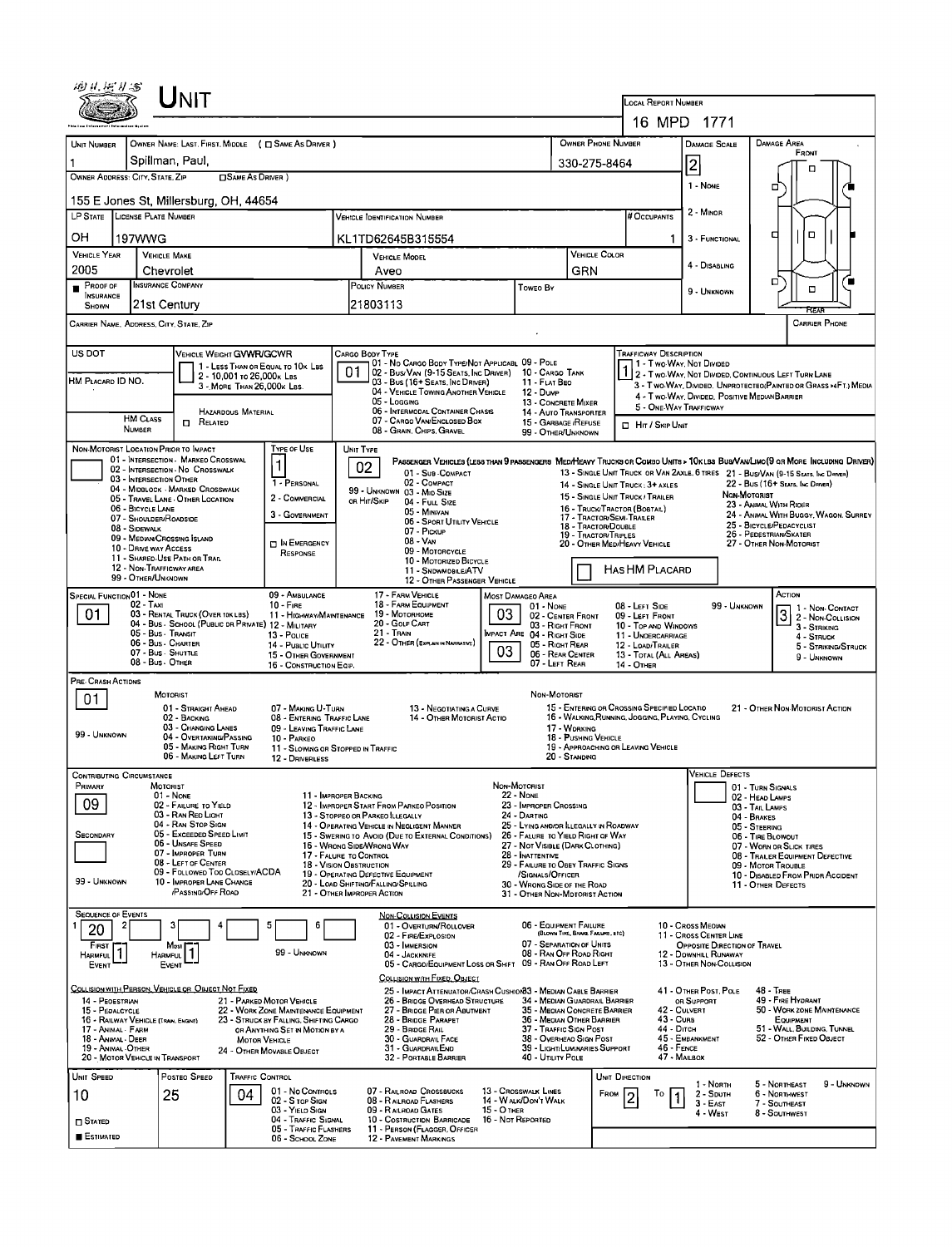|                                                                                                                                                                                                                                       | $J_{\mathsf{NIT}}$                                                       |                                                                                          |                                                     |                                                                                                      |                   |                                                                                           |                                                   |                                                                                                 |                                            |                                                                                   |                                  |                                                                                                                                |  |
|---------------------------------------------------------------------------------------------------------------------------------------------------------------------------------------------------------------------------------------|--------------------------------------------------------------------------|------------------------------------------------------------------------------------------|-----------------------------------------------------|------------------------------------------------------------------------------------------------------|-------------------|-------------------------------------------------------------------------------------------|---------------------------------------------------|-------------------------------------------------------------------------------------------------|--------------------------------------------|-----------------------------------------------------------------------------------|----------------------------------|--------------------------------------------------------------------------------------------------------------------------------|--|
|                                                                                                                                                                                                                                       |                                                                          |                                                                                          |                                                     |                                                                                                      |                   |                                                                                           |                                                   |                                                                                                 | LOCAL REPORT NUMBER<br>16 MPD<br>-1771     |                                                                                   |                                  |                                                                                                                                |  |
| OWNER PHONE NUMBER<br>OWNER NAME: LAST, FIRST, MIDDLE ( C SAME AS DRIVER )<br>UNIT NUMBER                                                                                                                                             |                                                                          |                                                                                          |                                                     |                                                                                                      |                   |                                                                                           |                                                   |                                                                                                 |                                            | <b>DAMAGE SCALE</b>                                                               |                                  | DAMAGE AREA                                                                                                                    |  |
| Toms Garage, ,<br>2                                                                                                                                                                                                                   |                                                                          |                                                                                          |                                                     |                                                                                                      |                   |                                                                                           |                                                   |                                                                                                 |                                            |                                                                                   |                                  | FRONT                                                                                                                          |  |
| OWNER ADDRESS CITY, STATE, ZIP<br><b>CISAME AS DRIVER</b> )                                                                                                                                                                           |                                                                          |                                                                                          |                                                     |                                                                                                      |                   |                                                                                           |                                                   |                                                                                                 |                                            | 1 - NONE                                                                          |                                  | n                                                                                                                              |  |
| ο<br><b>SR 60 S, Killbuck, OH, 44637</b>                                                                                                                                                                                              |                                                                          |                                                                                          |                                                     |                                                                                                      |                   |                                                                                           |                                                   |                                                                                                 |                                            |                                                                                   |                                  |                                                                                                                                |  |
| LP STATE LICENSE PLATE NUMBER<br><b>VEHICLE IDENTIFICATION NUMBER</b>                                                                                                                                                                 |                                                                          |                                                                                          |                                                     |                                                                                                      |                   |                                                                                           |                                                   |                                                                                                 | # Occupants                                | 2 - Minon                                                                         |                                  |                                                                                                                                |  |
| OН<br>4D7DP<br>5TEWN72N42Z081875                                                                                                                                                                                                      |                                                                          |                                                                                          |                                                     |                                                                                                      |                   |                                                                                           |                                                   |                                                                                                 | 1                                          | 3 - FUNCTIONAL                                                                    |                                  | $\Box$<br>о                                                                                                                    |  |
| <b>VEHICLE YEAR</b><br>2003                                                                                                                                                                                                           | <b>VEHICLE MAKE</b><br>Toyota                                            |                                                                                          |                                                     | <b>VEHICLE COLOR</b><br>VEHICLE MODEL<br>Tacoma Reg Cab - RRG<br>BLK                                 |                   |                                                                                           |                                                   |                                                                                                 |                                            | 4 - DISABLING                                                                     |                                  |                                                                                                                                |  |
| PROOF OF                                                                                                                                                                                                                              | <b>INSURANCE COMPANY</b>                                                 |                                                                                          | POLICY NUMBER<br>Toweo By                           |                                                                                                      |                   |                                                                                           |                                                   |                                                                                                 |                                            | 9 - UNKNOWN                                                                       |                                  | α<br>Έ<br>D                                                                                                                    |  |
| <b>INSURANCE</b><br>Westfield<br>SHOWN                                                                                                                                                                                                |                                                                          |                                                                                          |                                                     | CWP3441035                                                                                           |                   |                                                                                           |                                                   |                                                                                                 |                                            |                                                                                   |                                  |                                                                                                                                |  |
| CARRIER NAME, ADDRESS, CITY, STATE, ZIP                                                                                                                                                                                               |                                                                          |                                                                                          |                                                     |                                                                                                      |                   |                                                                                           |                                                   |                                                                                                 |                                            |                                                                                   |                                  | <b>CARRIER PHONE</b>                                                                                                           |  |
| US DOT                                                                                                                                                                                                                                | VEHICLE WEIGHT GWWR/GCWR                                                 |                                                                                          | CARGO BODY TYPE                                     | 01 - No CARGO BODY TYPE/NOT APPLICABL 09 - POLE                                                      |                   |                                                                                           |                                                   |                                                                                                 | TRAFFICWAY DESCRIPTION                     |                                                                                   |                                  |                                                                                                                                |  |
| HM PLACARD ID NO.                                                                                                                                                                                                                     | 2 - 10.001 то 26.000к Lss                                                | 1 - LESS THAN OR EQUAL TO 10K LBS                                                        | 01                                                  | 02 - Bus/Van (9-15 Seats, Inc Driver)<br>03 - Bus (16+ Seats, Inc Driver)                            |                   | 10 - CARGO TANK<br>11 - FLAT BED                                                          |                                                   |                                                                                                 |                                            | 1 - Two Way, Not Divided                                                          |                                  | 2 - Two WAY, NOT DIVIDED, CONTINUOUS LEFT TURN LANE                                                                            |  |
|                                                                                                                                                                                                                                       | 3 - MORE THAN 26,000K LBS.                                               |                                                                                          |                                                     | 04 - VEHICLE TOWING ANOTHER VEHICLE<br>05 - Logging                                                  |                   | <b>12 - Dump</b><br>13 - CONCRETE MIXER                                                   |                                                   |                                                                                                 |                                            | 4 - Two-WAY, DIVIDED, POSITIVE MEDIANBARRIER                                      |                                  | 3 - Two-WAY, DIVIDED. UNPROTECTED (PAINTED OR GRASS = F1.) MEOIA                                                               |  |
| <b>HM CLASS</b>                                                                                                                                                                                                                       | <b>HAZAROOUS MATERIAL</b><br>RELATEO<br>o                                |                                                                                          |                                                     | 06 - INTERMODAL CONTAINER CHASIS<br>07 - CARGO VAN/ENCLOSED BOX                                      |                   | 14 - AUTO TRANSPORTER<br>15 - GARBAGE / REFUSE                                            |                                                   |                                                                                                 | <b>D</b> Hit / Skip UNIT                   | 5 - ONE-WAY TRAFFICWAY                                                            |                                  |                                                                                                                                |  |
| NUMBER                                                                                                                                                                                                                                |                                                                          |                                                                                          |                                                     | 08 - GRAIN, CHIPS, GRAVEL                                                                            |                   | 99 - OTHER/UNKNOWN                                                                        |                                                   |                                                                                                 |                                            |                                                                                   |                                  |                                                                                                                                |  |
| NON-MOTORIST LOCATION PRIOR TO IMPACT                                                                                                                                                                                                 | 01 - INTERSECTION - MARKED CROSSWAL                                      | TYPE OF USE                                                                              | <b>UNIT TYPE</b><br>07                              |                                                                                                      |                   |                                                                                           |                                                   |                                                                                                 |                                            |                                                                                   |                                  | PASSENGER VEHICLES (LESS TRAN 9 PASSENGERS MED/HEAVY TRUCKS OR COMBO UNITS > 10 K LES BUS/VAM/LIMO(9 OR MORE INCLUDING DRIVER) |  |
| 03 - INTERSECTION OTHER                                                                                                                                                                                                               | 02 - INTERSECTION - NO CROSSWALK<br>04 - MIDBLOCK - MARKED CROSSWALK     | 1 - PERSONAL                                                                             |                                                     | 01 - Sub-Compact<br>02 - COMPACT                                                                     |                   |                                                                                           |                                                   | 14 - SINGLE UNIT TRUCK: 3+ AXLES                                                                |                                            |                                                                                   |                                  | 13 - SINGLE UNIT TRUCK OR VAN ZAXLE, 6 TIRES 21 - BUS/VAN (9-15 SEATS, INC DRIVER)<br>22 - Bus (16+ Sears, Inc Driver)         |  |
| 06 - BICYCLE LANE                                                                                                                                                                                                                     | 05 - TRAVEL LANE - OTHER LOCATION                                        | 2 - COMMERCIAL                                                                           | on Hit/Skip                                         | 99 UNKNOWN 03 - MID SIZE<br>04 - Full Size                                                           |                   |                                                                                           |                                                   | 15 - SINGLE UNIT TRUCK / TRALER<br>16 - TRUCK/TRACTOR (BOBTAIL)                                 |                                            |                                                                                   | Non-Motoriat                     | 23 - ANIMAL WITH RIDER                                                                                                         |  |
| 08 - Sidewalk                                                                                                                                                                                                                         | 07 - SHOULDER/ROADSIDE                                                   | 3 - Government                                                                           |                                                     | 05 - MINIVAN<br>06 - Sport Uttuty Vehicle<br>$07 -$ Pickup                                           |                   |                                                                                           | 18 - TRACTOR/DOUBLE                               | 17 - TRACTOR/SEMI-TRAILER                                                                       |                                            |                                                                                   |                                  | 24 - ANMAL WITH BUGGY, WAGON, SURREY<br>25 - BICYCLE/PEDACYCLIST                                                               |  |
| 10 - DRIVE WAY ACCESS                                                                                                                                                                                                                 | 09 - MEDIAN/CROSSING SLAND                                               | 19 - TRACTOR/TRIPLES<br>$08 - V_{AN}$<br>20 - OTHER MEDIMEAVY VEHICLE<br>09 - MOTORCYCLE |                                                     |                                                                                                      |                   |                                                                                           | 26 - PEDESTRIAN/SKATER<br>27 - OTHER NON-MOTORIST |                                                                                                 |                                            |                                                                                   |                                  |                                                                                                                                |  |
| RESPONSE<br>11 - Shareo-Use Path or Trail<br>10 - MOTORIZED BICYCLE<br>12 - NON-TRAFFICWAY AREA<br>HAS HM PLACARD<br>11 - SNOWMOBLE/ATV                                                                                               |                                                                          |                                                                                          |                                                     |                                                                                                      |                   |                                                                                           |                                                   |                                                                                                 |                                            |                                                                                   |                                  |                                                                                                                                |  |
| 99 - OTHER/UNKNOWN<br><b>SPECIAL FUNCTION 01 - NONE</b>                                                                                                                                                                               |                                                                          | 09 - AMBULANCE                                                                           |                                                     | 12 - OTHER PASSENGER VEHICLE<br>17 - FARM VEHICLE                                                    |                   |                                                                                           |                                                   |                                                                                                 |                                            |                                                                                   |                                  | ACTION                                                                                                                         |  |
| 02 - TAXI<br>$10 -$ Fire<br>01<br>03 - RENTAL TRUCK (OVER 10KLBS)<br>11 - HIGHWAY/MAINTENANCE                                                                                                                                         |                                                                          |                                                                                          |                                                     | MOST DAMAGED AREA<br>18 - FARM EQUIPMENT<br>$01 - None$<br>01<br>19 - Мотояноме<br>02 - CENTER FRONT |                   |                                                                                           |                                                   | 08 - LEFT SIDE<br>99 - Unknown<br>09 - LEFT FRONT                                               |                                            |                                                                                   | 1 - Non Contact                  |                                                                                                                                |  |
|                                                                                                                                                                                                                                       | 04 - Bus - School (Public or Private) 12 - Maitary<br>05 - Bus - Transit | 13 - Pouce                                                                               |                                                     | 20 - GOLF CART<br>21 - TRAIN                                                                         |                   | 03 - Right Front<br><b>IMPACT ARE 04 - RIGHT SIDE</b>                                     |                                                   |                                                                                                 | 10 - TOP AND WINDOWS<br>11 - UNDERCARRIAGE |                                                                                   |                                  | $\left  \frac{4}{2} \right $ 2 - Non-Coursion<br>3 - STRIKING<br>4 - Struck                                                    |  |
| 22 - OTHER (EXPLANIN NARRATIVE)<br>06 - Bus - Charter<br>14 - Pusuc Unarry<br>05 - RIGHT REAR<br>12 - LOAD/TRAILER<br>05<br>07 Bus SHUTTLE<br>06 - REAR CENTER<br>15 - OTHER GOVERNMENT<br>13 - TOTAL (ALL AREAS)<br>08 - Bus - OTHER |                                                                          |                                                                                          |                                                     |                                                                                                      |                   |                                                                                           | 5 - STRIKING/STRUCK<br>9 - Unknown                |                                                                                                 |                                            |                                                                                   |                                  |                                                                                                                                |  |
| PRE-CRASH ACTIONS                                                                                                                                                                                                                     |                                                                          | 16 - CONSTRUCTION EOIP.                                                                  |                                                     |                                                                                                      |                   | 07 - LEFT REAR                                                                            |                                                   | 14 - OTHER                                                                                      |                                            |                                                                                   |                                  |                                                                                                                                |  |
| 11                                                                                                                                                                                                                                    | MOTORIST                                                                 |                                                                                          |                                                     |                                                                                                      |                   | NON-MOTORIST                                                                              |                                                   |                                                                                                 |                                            |                                                                                   |                                  |                                                                                                                                |  |
|                                                                                                                                                                                                                                       | 01 - STRAIGHT AHEAD<br>02 - BACKING<br>03 - CHANGING LANES               | 07 - MAKING U-TURN<br>08 - ENTERING TRAFFIC LANE                                         |                                                     | 13 - NEGOTIATING A CURVE<br>14 - OTHER MOTORIST ACTIO                                                |                   |                                                                                           |                                                   | 15 - ENTERING OR CROSSING SPECIFIED LOCATIO<br>16 - WALKING, RUNNING, JOGGING, PLAYING, CYCLING |                                            |                                                                                   |                                  | 21 - OTHER NON-MOTORIST ACTION                                                                                                 |  |
| 99 - UNKNOWN                                                                                                                                                                                                                          | 04 - OVERTAKING/PASSING<br>05 - MAKING RIGHT TURN                        | 09 - LEAVING TRAFFIC LANE<br>10 - PARKED<br>11 - SLOWING OR STOPPED IN TRAFFIC           |                                                     |                                                                                                      |                   |                                                                                           | 17 - WORKING<br>18 - PUSHING VEHICLE              | 19 - APPROACHING OR LEAVING VEHICLE                                                             |                                            |                                                                                   |                                  |                                                                                                                                |  |
|                                                                                                                                                                                                                                       | 06 - MAKING LEFT TURN                                                    | 12 - DRIVERLESS                                                                          |                                                     |                                                                                                      |                   |                                                                                           | 20 - STANOING                                     |                                                                                                 |                                            |                                                                                   |                                  |                                                                                                                                |  |
| <b>CONTRIBUTING CIRCUMSTANCE</b><br>Primary                                                                                                                                                                                           | MOTORIST                                                                 |                                                                                          |                                                     |                                                                                                      | NON-MOTORIST      |                                                                                           |                                                   |                                                                                                 |                                            | <b>VEHICLE DEFECTS</b>                                                            | 01 - TURN SIGNALS                |                                                                                                                                |  |
| 01                                                                                                                                                                                                                                    | $01 - None$<br>02 - FAILURE TO YIELD                                     |                                                                                          | 11 - IMPROPER BACKING                               | 12 - IMPROPER START FROM PARKED POSITION                                                             | $22 - None$       | 23 - IMPROPER CROSSING                                                                    |                                                   |                                                                                                 |                                            |                                                                                   | 02 HEAD LAMPS<br>03 - TAIL LAMPS |                                                                                                                                |  |
|                                                                                                                                                                                                                                       | 03 - RAN RED LIGHT<br>04 - RAN STOP SIGN<br>05 - Exceeded Speed Limit    |                                                                                          |                                                     | 13 - Stopped or Parked Llegally<br>14 - OPERATING VEHICLE IN NEGLIGENT MANNER                        |                   | 24 - DARTING<br>25 - LYING ANDIOR LLEGALLY IN ROADWAY                                     |                                                   |                                                                                                 |                                            |                                                                                   | 04 - BRAKES<br>05 - STEERING     |                                                                                                                                |  |
| SECONDARY                                                                                                                                                                                                                             | 06 - UNSAFE SPEED<br>07 - IMPROPER TURN                                  |                                                                                          | 16 - WRONG SIDE/WRONG WAY<br>17 - FALURE TO CONTROL | 15 - SWERING TO AVOID (DUE TO EXTERNAL CONDITIONS)                                                   |                   | 26 - FALURE TO YIELD RIGHT OF WAY<br>27 - Not Visible (DARK CLOTHING)<br>28 - INATTENTIVE |                                                   |                                                                                                 |                                            |                                                                                   | 06 - TIRE BLOWOUT                | 07 - WORN OR SLICK TIRES                                                                                                       |  |
|                                                                                                                                                                                                                                       | 08 - LEFT OF CEMTER<br>09 - FOLLOWED TOO CLOSEL Y/ACDA                   |                                                                                          | 18 - VISION OBSTRUCTION                             | 19 - OPERATING DEFECTIVE EQUIPMENT                                                                   |                   | 29 - FAILURE TO OBEY TRAFFIC SIGNS<br>/SIGNALS/OFFICER                                    |                                                   |                                                                                                 |                                            |                                                                                   | 09 - MOTOR TRDUBLE               | 08 - TRAILER EQUIPMENT DEFECTIVE<br>10 - DISABLED FROM PRIOR ACCIDENT                                                          |  |
| 99 - UNKNOWN                                                                                                                                                                                                                          | 10 - IMPROPER LANE CHANGE<br><b>PASSING/OFF ROAD</b>                     |                                                                                          | 21 - OTHER IMPROPER ACTION                          | 20 - LOAD SHETING/FALLING/SPILLING                                                                   |                   | 30 - WRONG SIDE OF THE ROAD<br>31 - OTHER NON-MOTORIST ACTION                             |                                                   |                                                                                                 |                                            |                                                                                   | 11 - OTHER DEFECTS               |                                                                                                                                |  |
| <b>SEQUENCE OF EVENTS</b>                                                                                                                                                                                                             |                                                                          |                                                                                          |                                                     | <b>NON-COLLISION EVENTS</b>                                                                          |                   |                                                                                           |                                                   |                                                                                                 |                                            |                                                                                   |                                  |                                                                                                                                |  |
| 20                                                                                                                                                                                                                                    |                                                                          | 5<br>6                                                                                   |                                                     | 01 - OVERTURN/ROLLOVER<br>02 - FIRE/EXPLOSION                                                        |                   | 06 - EQUIPMENT FAILURE                                                                    | (BLOWN TIRE, BRAXE FALURE, ETC)                   |                                                                                                 |                                            | 10 - Cross Median<br>11 - Cross Center Line                                       |                                  |                                                                                                                                |  |
| FIRST<br>HARMFUL                                                                                                                                                                                                                      | Most<br>HARMFUL                                                          | 99 - UNKNOWN                                                                             |                                                     | 03 - IMMERSION<br>04 - Jackkin FE<br>05 - CARGO/EQUIPMENT LOSS OR SHIFT 09 - RAN OFF ROAD LEFT       |                   | 07 - SEPARATION OF UNITS<br>08 - RAN OFF ROAD RIGHT                                       |                                                   |                                                                                                 |                                            | OPPOSITE DIRECTION OF TRAVEL<br>12 - DOWNHILL RUNAWAY<br>13 - OTHER NON-COLLISION |                                  |                                                                                                                                |  |
| EVENT                                                                                                                                                                                                                                 | EVENT                                                                    |                                                                                          |                                                     | COLLISION WITH FIXED, OBJECT                                                                         |                   |                                                                                           |                                                   |                                                                                                 |                                            |                                                                                   |                                  |                                                                                                                                |  |
| 14 - PEDESTRIAN                                                                                                                                                                                                                       | <u>Collision with Person, Vehicle or Object Not Fixed</u>                | 21 - PARKED MOTOR VEHICLE                                                                |                                                     | 25 - IMPACT ATTENUATOR/CRASH CUSHIDI33 - MEDIAN CABLE BARRIER<br>26 - BRIDGE OVERHEAD STRUCTURE      |                   | 34 - MEDIAN GUARDRAIL BARRIER                                                             |                                                   |                                                                                                 |                                            | 41 - OTHER POST, POLE<br>OR SUPPORT                                               |                                  | 48 - Тяве<br>49 - FIRE HYDRANT                                                                                                 |  |
| 15 - PEDALCYCLE<br>16 - RAILWAY VEHICLE (TRADI, ENGINE)                                                                                                                                                                               |                                                                          | 22 - WORK ZONE MAINTENANCE EQUIPMENT<br>23 - STRUCK BY FALLING, SHIFTING CARGO           |                                                     | 27 - BRIDGE PIER OR ABUTMENT<br>28 - BRIDGE PARAPET                                                  |                   | 35 - Median Concrete Barrier<br>36 - MEDIAN OTHER BARRIER                                 |                                                   |                                                                                                 | 42 - CULVERT<br>43 - Cuna                  |                                                                                   |                                  | 50 - WORK ZONE MAINTENANCE<br>EQUIPMENT                                                                                        |  |
| 17 - ANIMAL - FARM<br>18 - ANIMAL - DEER<br>19 - ANIMAL OTHER                                                                                                                                                                         |                                                                          | OR ANYTHING SET IN MOTION BY A<br>MOTOR VEHICLE                                          |                                                     | 29 - BRIDGE RAIL<br>30 - GUARDRAIL FACE<br>31 - GUARDRAILEND                                         |                   | 37 - TRAFFIC SIGN POST<br>38 - OVERHEAD SIGN POST<br>39 - LIGHT/LUMINARIES SUPPORT        |                                                   |                                                                                                 | 44 - Олсн<br>46 - FENCE                    | 45 - EMBANKMENT                                                                   |                                  | 51 - WALL, BULDING, TUNNEL<br>52 - OTHER FIXED OBJECT                                                                          |  |
| 20 - MOTOR VEHICLE IN TRANSPORT                                                                                                                                                                                                       |                                                                          | 24 - OTHER MOVABLE OBJECT                                                                |                                                     | 32 - PORTABLE BARRIER                                                                                |                   | 40 - Unury Pole                                                                           |                                                   |                                                                                                 | 47 - MAILBOX                               |                                                                                   |                                  |                                                                                                                                |  |
| UNIT SPEED                                                                                                                                                                                                                            | POSTED SPEED                                                             | TRAFFIC CONTROL<br>01 - No CONTROLS                                                      |                                                     | 07 - RAILROAD CROSSBUCKS                                                                             |                   | 13 - Crosswalk Lines                                                                      |                                                   | <b>UNIT DIRECTION</b>                                                                           |                                            | 1 - Noath                                                                         |                                  | 9 - UNKNOWN<br>5 - NORTHEAST                                                                                                   |  |
| 0                                                                                                                                                                                                                                     | 25<br>04.                                                                | 02 - S TOP SIGN<br>03 - YIELD SIGN                                                       |                                                     | 08 - RAILROAD FLASHERS<br>09 - RAILROAD GATES                                                        | 15 - О тнен       | 14 - WALK/DON'T WALK                                                                      |                                                   | FROM                                                                                            | To                                         | 2 - South<br>$3 - E$ AST<br>4 - West                                              |                                  | 6 - NORTHWEST<br>7 - SOUTHEAST<br>8 - SOUTHWEST                                                                                |  |
| <b>STATED</b>                                                                                                                                                                                                                         |                                                                          | 04 - TRAFFIC SIGNAL<br>05 - TRAFFIC FLASHERS                                             |                                                     | 10 - COSTRUCTION BARRICADE<br>11 - PERSON (FLAGGER, OFFICER                                          | 16 - Not Reported |                                                                                           |                                                   |                                                                                                 |                                            |                                                                                   |                                  |                                                                                                                                |  |
| <b>ESTIMATED</b>                                                                                                                                                                                                                      |                                                                          | 06 - SCHOOL ZONE                                                                         |                                                     | 12 - PAVEMENT MARKINGS                                                                               |                   |                                                                                           |                                                   |                                                                                                 |                                            |                                                                                   |                                  |                                                                                                                                |  |

 $\mathcal{L}^{\text{max}}_{\text{max}}$